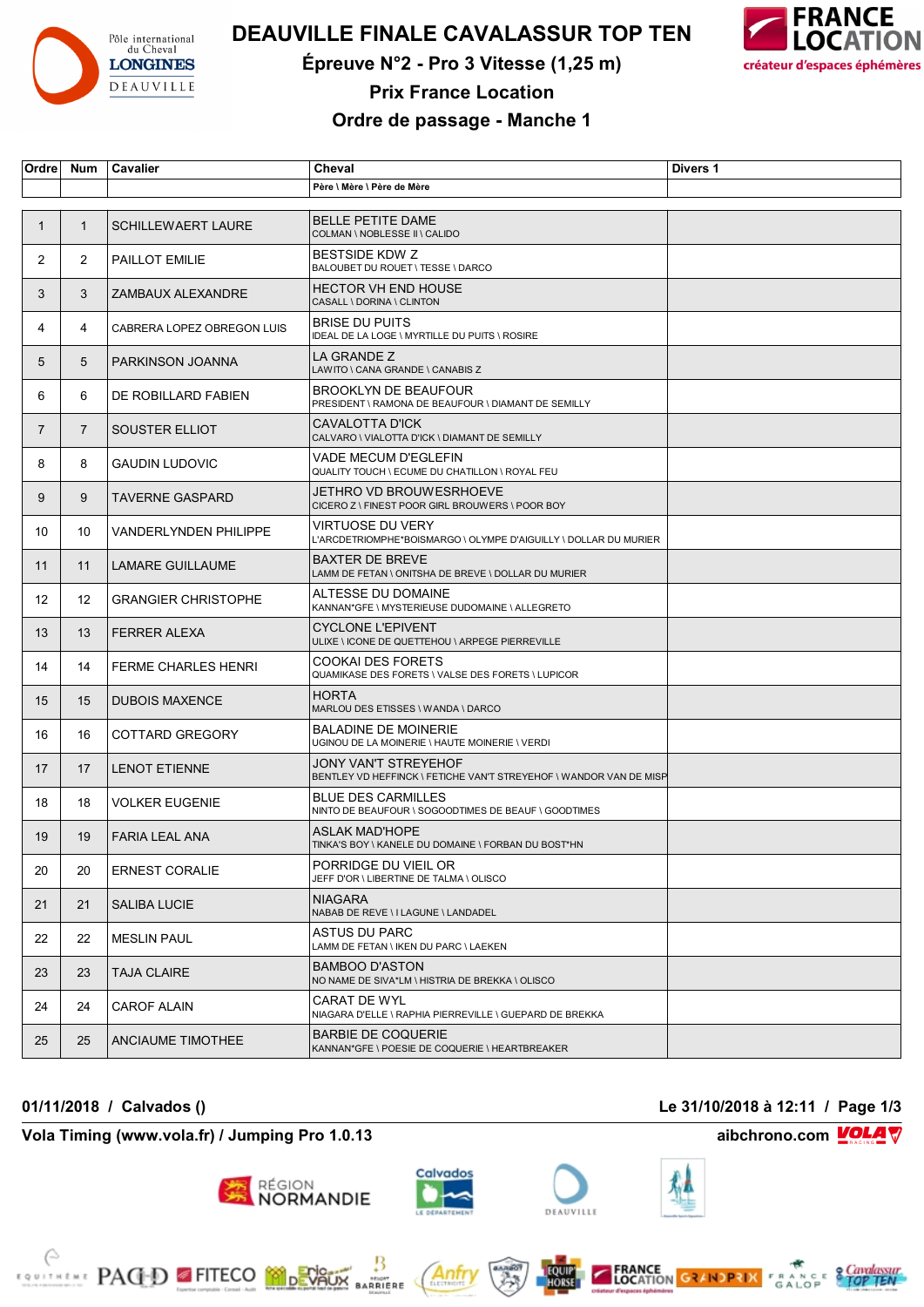

## **DEAUVILLE FINALE CAVALASSUR TOP TEN Épreuve N°2 - Pro 3 Vitesse (1,25 m) Prix France Location Ordre de passage - Manche 1**



| Ordre | Num | Cavalier                       | Cheval                                                                                    | Divers 1 |
|-------|-----|--------------------------------|-------------------------------------------------------------------------------------------|----------|
|       |     |                                | Père \ Mère \ Père de Mère                                                                |          |
|       |     |                                |                                                                                           |          |
| 26    | 26  | <b>LEBAS MARINE</b>            | VI AYE PY D'AZ<br>CONTROE*HN \ LORRY DES BEAUX \ ALME DU THEIL                            |          |
| 27    | 27  | <b>HILAIRE GUILLAUME</b>       | CALIDA VAN STROKAPELLEKEN<br>NABAB DE REVE \ QUIBELLE \ AZUR DEPAULSTRA                   |          |
| 28    | 28  | <b>PRUVOT JULIE</b>            | AUBEPINE DE SAUCOURT<br>LOTUS \ CRYSTALINE \ NORTHERN CRYSTAL                             |          |
| 29    | 29  | <b>COCK RUDY</b>               | <b>BARKA DE BLONDEL</b><br>KANNAN*GFE \ TARKA DE BLONDEL \ BAYARD D'ELLE*ECOLIT           |          |
| 30    | 30  | PARKINSON JOANNA               | <b>LIVING NICE</b><br>LEVISONN \ CASSANDRA \ LANDOR S                                     |          |
| 31    | 31  | DE ROBILLARD FABIEN            | UPSTAR D'AUREY<br>QUITE EASY \ IDYLLE D'ONUPHRE \ VIKING D'ORIA                           |          |
| 32    | 32  | SOUSTER ELLIOT                 | JAILHOUSE ROCK FL<br>CATALANO \ PRIVATE DANCER \ LATANO                                   |          |
| 33    | 33  | <b>GAUDIN LUDOVIC</b>          | JUST ME DU ST GEORGES<br>BUFERO VAN HET PANISHOF \ BERNICE DE HACCO \ MILLE RAMIRO        |          |
| 34    | 34  | <b>CAVASSE PAULINE</b>         | AUCTION DU THEIL<br>COROFINO*GFE \ NOUBA DU THEIL \ QUICK STAR                            |          |
| 35    | 35  | <b>BRAULT GERALD</b>           | URUGUAY DE LA ROQUE<br>KANNAN*GFE \ REMEMBER DE LA ROQUE \ ADELFOS                        |          |
| 36    | 36  | <b>BLIN LEBRETON GUILLAUME</b> | <b>PLANETE DAMPIERRE</b><br>KANNAN*GFE \ ROSE MARIE*DE DAMPIERRE \ DOUBLE ESPOIR          |          |
| 37    | 37  | FIRON D ALBIGNY DORINE         | ALMA LOCA<br>DIAMANT DE SEMILLY \ DONNA \ HEARTBREAKER                                    |          |
| 38    | 38  | LAFERRERIE FAUSTINE            | <b>BACKSTAGE DU LANDEL</b><br>QUAPRICE BOIMARGOT QUINCY \ JOLIE POMME \ LE TOT DE SEMILLY |          |
| 39    | 39  | <b>LOPES CAMILLE</b>           | CACHARA VAN HET EXELHOF<br>CACHAS \ VARESE EX \ LORD Z                                    |          |
| 40    | 40  | <b>CARRE PISTOLLET PATRICK</b> | CHERIE DU HAUTBOIS<br>QUINTUS D'09*GFE \ QUIAMINE DU HAUT BOIS \ TRESOR DE CHEUX          |          |
| 41    | 41  | <b>GAUTIER NICOLAS</b>         | <b>BATMAN ROUGE</b><br>MESSIRE ARDENT \ FANTAISIE CREOLE \ DOUBLE ESPOIR                  |          |
| 42    | 42  | <b>LENOT ETIENNE</b>           | <b>CENTINA DE CHAMPLOUE</b><br>EMILION \ TOSCANE DE CHAMPLOUE \ DIAMANT DE SEMILLY        |          |
| 43    | 43  | <b>VOLKER EUGENIE</b>          | LADY LOREEN<br>LINTON \ GRANDE COEUR AS \ GRANDILOT                                       |          |
| 44    | 44  | <b>FARIA LEAL ANA</b>          | SCHERIF D'VESQUERIE<br>KANNAN*GFE \ JAVA DE LA VESQUERIE \ ARPEGE PIERREVILLE             |          |
| 45    | 45  | <b>ERNEST CORALIE</b>          | CASSILKA<br>CASSINI I \ TASSIKA \ QUANTUM                                                 |          |
| 46    | 46  | <b>SALIBA LUCIE</b>            | QUADRILLE DE NUIT Z<br>QUALITY BOIS MARGOT \ GAVOTTE DE NUIT \ VOLTAIRE                   |          |
| 47    | 47  | <b>MESLIN PAUL</b>             | ATHENA DE ROTES<br>NABAB DE REVE \ FEE DE LA TUILERIE \ JALISCO B                         |          |
| 48    | 48  | TAJA CLAIRE                    | AREDZZO D'ASTON<br>NO NAME DE SIVA*LM \ HISTRIA DE BREKKA \ OLISCO                        |          |
| 49    | 49  | <b>CAROF ALAIN</b>             | <b>BACCARA DE WYL</b><br>MAGIC D'ELLE \ RAPHIA PIERREVILLE \ GUEPARD DE BREKKA            |          |
| 50    | 50  | <b>ANCIAUME TIMOTHEE</b>       | <b>BAGAD AVEL MOR</b><br>KANNAN*GFE \ RESACHA DE TREHO \ KODAC DU ROC                     |          |
| 51    | 51  | LEBAS MARINE                   | UPERCUT D'AJON<br>DIAMANT DE SEMILLY \ CASTILLE DES VASES \ NATIF DE CORDAY               |          |

### **Vola Timing (www.vola.fr) / Jumping Pro 1.0.13 aibchrono.com VOLA**

**EXAMPLE PACED FITECO MORVALLE** 



**RÉGION**<br>NORMANDIE



Anfr

₿

**MARRIERE**